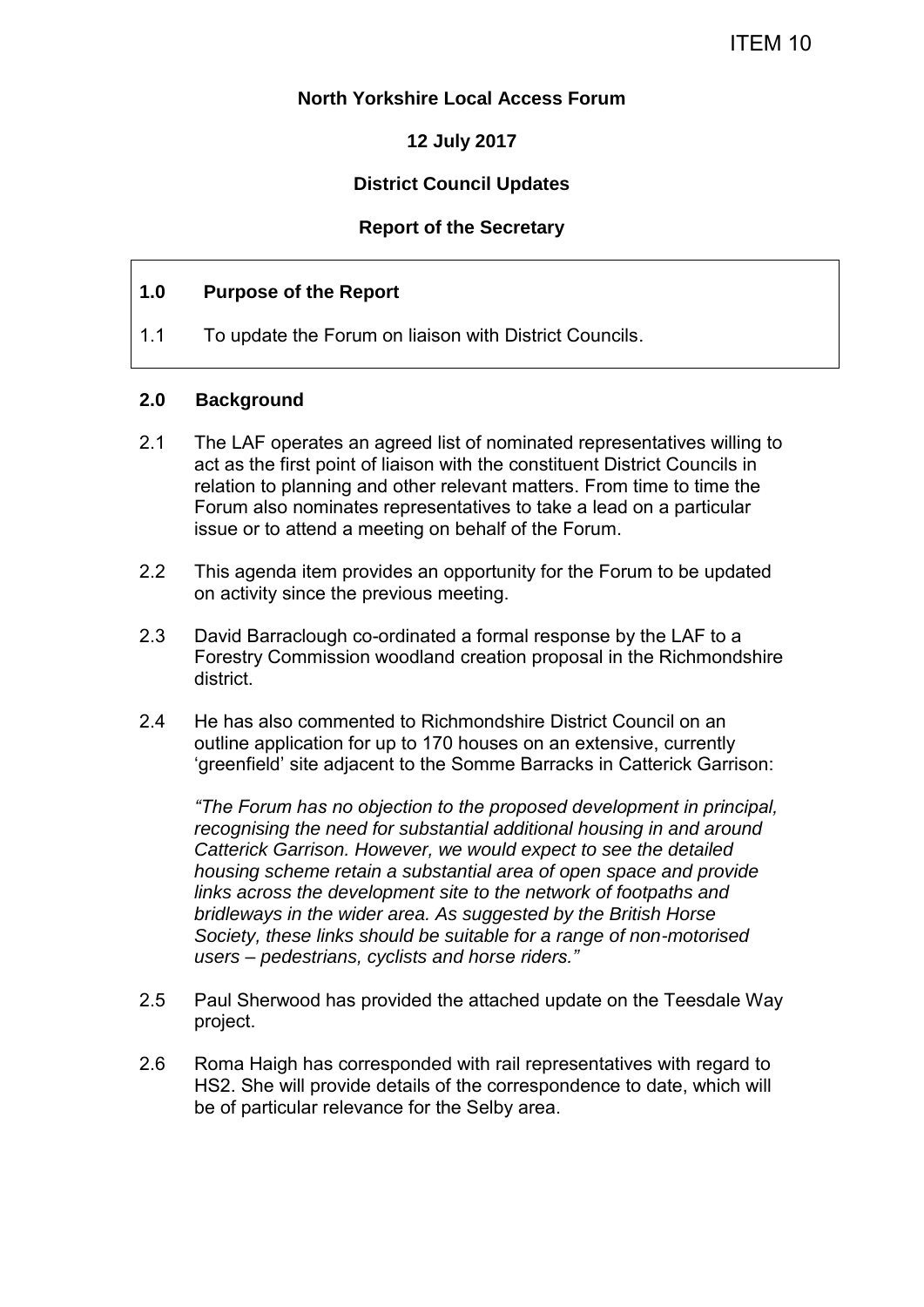- 2.7 Rachel Connolly has responded to an invitation from the Head of Planning Services to comment on a draft legal agreement in relation to Ripon Quarry.
- 2.8 Nominated representatives are invited to report verbally at the meeting on activity undertaken.

## **3.0 Recommendation**

3.1 That members note the updates.

BARRY KHAN Assistant Chief Executive (Legal and Democratic Services) County Hall NORTHALLERTON

Report author: Kate Arscott, Secretary to North Yorkshire Local Access Forum

#### **Background Documents**: None